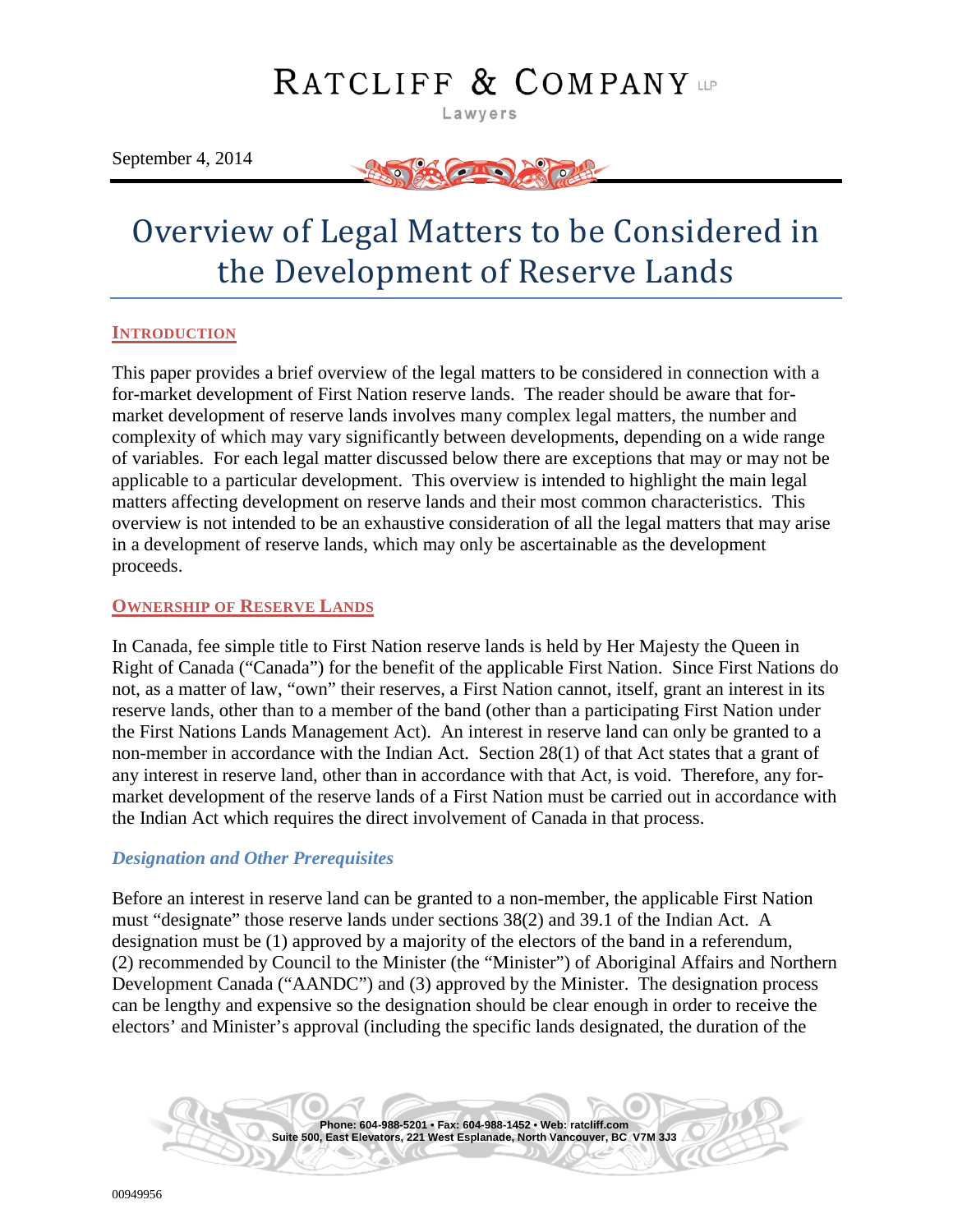designation, the revenue to be received and proposed use, such as residential, commercial or industrial use) but general enough so that if plans change a new referendum will not be required (such as identifying a First Nation controlled entity as the lessee with a power to sublease rather than a specific developer who may not be able to complete the development).

Before Canada can grant an interest in lands owned by Canada, there must be an environmental impact assessment of the development under the Canadian Environmental Assessment Act. As well, before the interest is granted on reserve lands, an environmental site assessment or an environmental audit must be carried out, depending on the site history, proposed use and risk factors associated with the site.

AANDC's policy also requires a fair market value assessment to be carried out before granting an interest in reserve lands to determine the value of the interest granted. If actual fair market value is not received by the First Nation as part of the designation, then other benefits from the designation must be realized by the First Nation that are approximate to the fair market value.

## <span id="page-1-0"></span>*Leasehold Interest*

The interest typically granted in reserve lands is a leasehold interest. The options available for leasehold interests vary from multiple leases between Canada and each purchaser of an interest in the reserve lands to a headlease between Canada and a First Nation corporation which in turn subleases the lands to the developer who in turn enters into sublease with each purchaser. The advantage of the latter option is the Minister's approval is required only once, whereas the first option requires the Minister's approval of every purchaser's lease. However, the more remote a purchaser's interest is from the original title, the lower the market value is for that interest since each interest is dependent on the lease above it. As an example, if a First Nation corporation has a headlease from Canada and that corporation then subleases to a developer, who then subsubleases to individual purchasers, those individual purchasers rely on the developer not to be in default under its sublease with the First Nation corporation because if it does, and that sublease gets cancelled, then the individual purchaser's sub-subleases also are cancelled and the individual purchasers lose their interest in the reserve lands. An assessment must be done for each development (and possibly each phase of a development) to determine what the optimum leasing structure is going to be.

## <span id="page-1-1"></span>*Significant Terms*

Regardless of whether it is a direct lease, a headlease or a sublease, significant terms must be negotiated, such as the duration ("term") of the lease, permitted uses under the lease, whether there will be a full release of a lessee upon assignment, environmental indemnifications, insurance requirements, termination and renewal and ownership of improvements upon termination. At a minimum, Canada will be a party to the headlease. Canada has a standard form of lease that it uses that may, or may not, be entirely appropriate for a particular development. Any changes to Canada's form of lease will need to be negotiated and agreed to by Canada. This can be a lengthy and expensive process. As well, if a headlease is utilized, the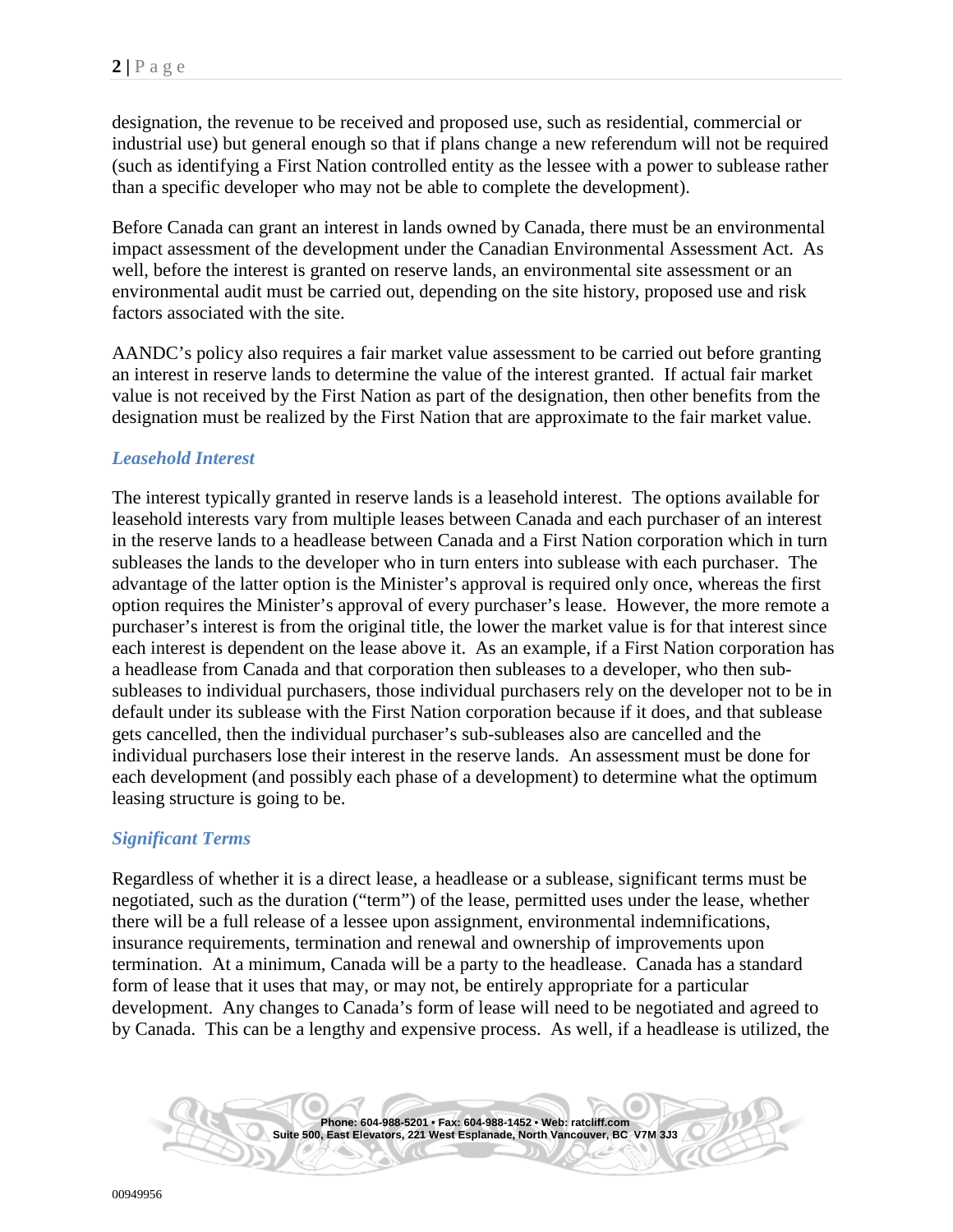form of sublease is often required to be included as a schedule to the headlease so this also will need to be negotiated and agreed upon with Canada and a developer.

The term of a lease (or the term remaining) will impact the amount a purchaser (or a subsequent purchaser) is willing to pay. The shorter the term (or remaining term) the less a purchaser will pay. Canada can only grant a lease up to a maximum of 99 years. It may be possible to include a "top-up" provision in a lease that allows the lease to be extended upon an additional payment being made which may have the effect of increasing the initial amount a purchaser is willing to pay.

#### <span id="page-2-0"></span>*Rent*

Rent under a lease may take a number of forms, such as (1) regular monthly payments with periodic rent reviews, (2) regular annual payments with periodic rent reviews, (3) fully pre-paid with no subsequent payments or rent reviews, (4) partial pre-payment with subsequent regular payments and rent reviews or (5) variations of these various forms. The form chosen will be based generally on the use of the land by the tenant and its fair market value, however, the form negotiated will impact the actual amount a purchaser may be willing to pay, which determines the actual amount available to the First Nation. Rent reviews in residential leases often deter prospective purchasers because no one knows what the future holds. There have been some very negative rent review experiences reported in the media over the past few years where individuals have not been able to afford their increased rents and have lost their homes. Having a fully prepaid lease eliminates this concern, however, it also eliminates the ongoing guaranteed cash flow regular payments provide to a First Nation.

## <span id="page-2-1"></span>*Operating and Other Common Expenses*

If a development includes common property that will have ongoing common or other expenses or if common services are to be provided to some or all individual purchasers, the lease, rent and corporate structure (discussed below) must accommodate these ongoing expenses, not only ensuring they can be collected, but that the infrastructure or services associated with those expenses will indeed be provided and maintained. Development off of reserve lands can access provincial condominium (strata) laws to provide for these common expenses and services, however, these laws do not apply to reserve lands and other structures must be created that mirror those off-reserve for these types of common expenses and services.

## <span id="page-2-2"></span>*Mortgage of Leasehold Interest*

Section 89(1) of the Indian Act prohibits the mortgaging of reserve lands or property on reserve. This restricts the ability of a First Nation to access the capital value of its reserve lands to fund development. Section 89(1.1) of the Indian Act does, however, allow mortgaging a leasehold interest granted on designated reserve lands. However, the capital value of a leasehold interest cannot be accessed until the designation is approved and the lease is issued by Canada and registered. Only then can that lease be mortgaged.

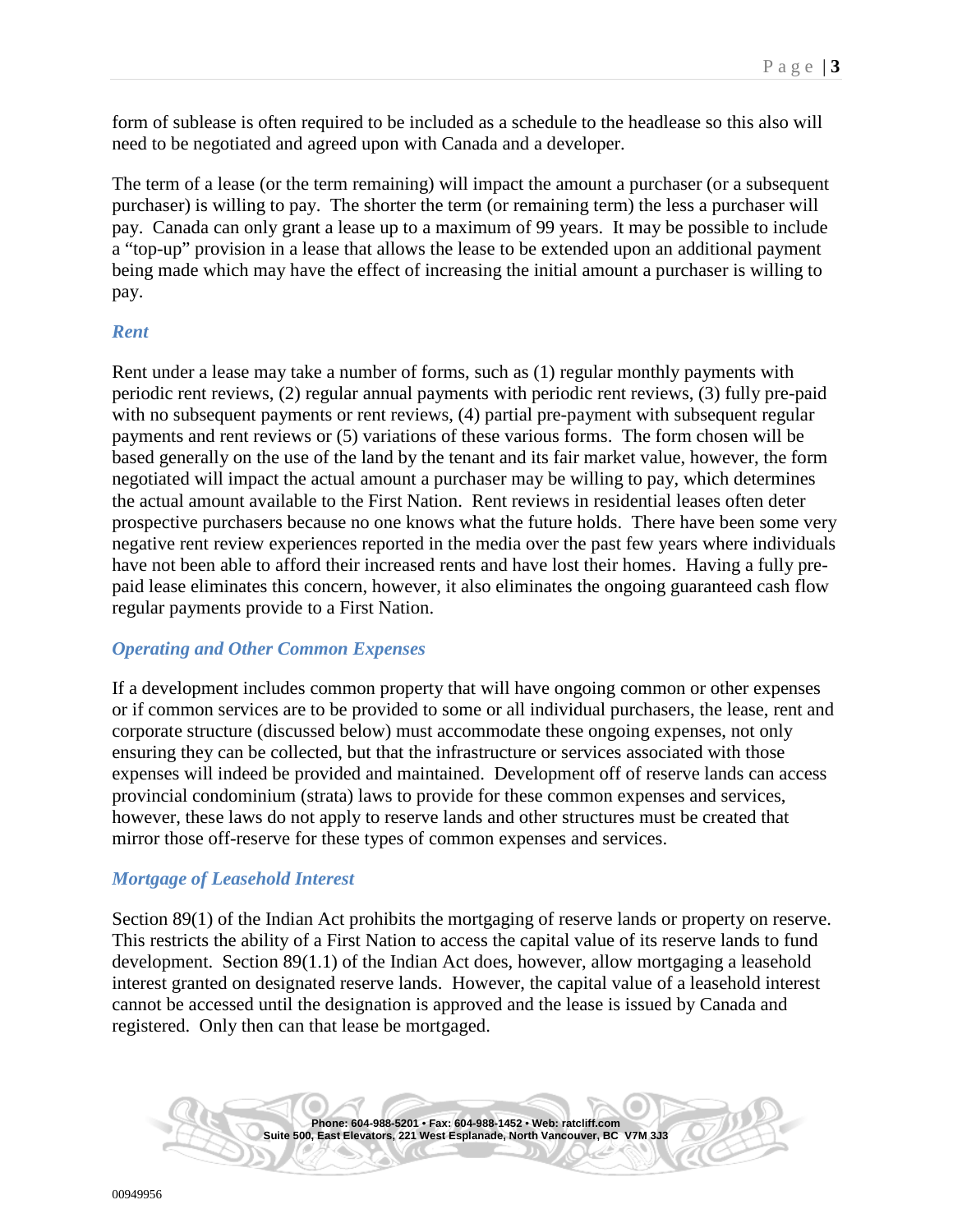Most banks have what are known as "standard mortgage terms" already registered in the provincial land title office which are then made applicable to a particular parcel of titled lands when those lands are mortgaged. A bank's standard mortgage terms will not be applicable to a leasehold interest on reserve lands, since those standard mortgage terms only apply in the provincial land title system. Specific mortgage requirements and documents will likely need to be negotiated and drafted with the applicable lender. Likewise, the lease, or a headlease and each sublease, will also need to be negotiated and drafted to include provisions that allow a bank to step in and correct any breach of the lease by a borrower (so the lease is not cancelled), known as "estoppel" provisions. Other provisions dealing with lease amendments, appointments of a receiver (if the borrower is bankrupt) and to ensure the lease is not terminated on the bankruptcy or insolvency of the lessee will also need to be negotiated with the bank. A lender may also charge a higher interest rate for a mortgage of a leasehold interest in reserve lands, given the nature of the Indian Lands Registry (discussed below) where that mortgage will be registered.

## <span id="page-3-0"></span>*Culture and Heritage Protection*

Any development on reserve should accommodate and protect any cultural or heritage features located on the reserve and be respectful of the culture and traditions of the First Nation. An assessment of these features and considerations should be made by knowledgeable members of the First Nation and appropriate requirements negotiated and incorporated into the provisions of the lease.

#### <span id="page-3-1"></span>*Easements and Licences*

Developments may require roads and utility services, such as water, sewer, electricity, telephone and cable television. A permit or licence for these roads or utilities granted directly by Canada under section 28(2) of the Indian Act will require the form and content of those permits or licences to be negotiated with, and approved by, Canada. The other option is to have provision concerning these roads and utility services incorporated into the lease, however, those roads and services would then be dependent on the lease remaining in good standing. A utility service provider may not be willing to invest in the infrastructure necessary to provide its utility if there is a risk of them losing their infrastructure because of a default under the lease.

#### <span id="page-3-2"></span>*Indian Lands Registry System ("ILRS")*

An interest in reserve lands can be registered in the ILRS, however, the ILRS has its limitations.

(1) The ILRS is only an "information registry" and, unlike a provincial land title system, provides no certainty of title and no assurances around priority of interests. There is no requirement that interests in reserve lands be registered in the ILRS. Consequently, there is no certainty that an interest registered in the ILRS is valid and has any priority over subsequently registered interests or unregistered interests. This can be very concerning to an interest holder, particularly a lender using a mortgage of a leasehold interest as security on a loan. Much like the old deed of title system, any defect in a previous grant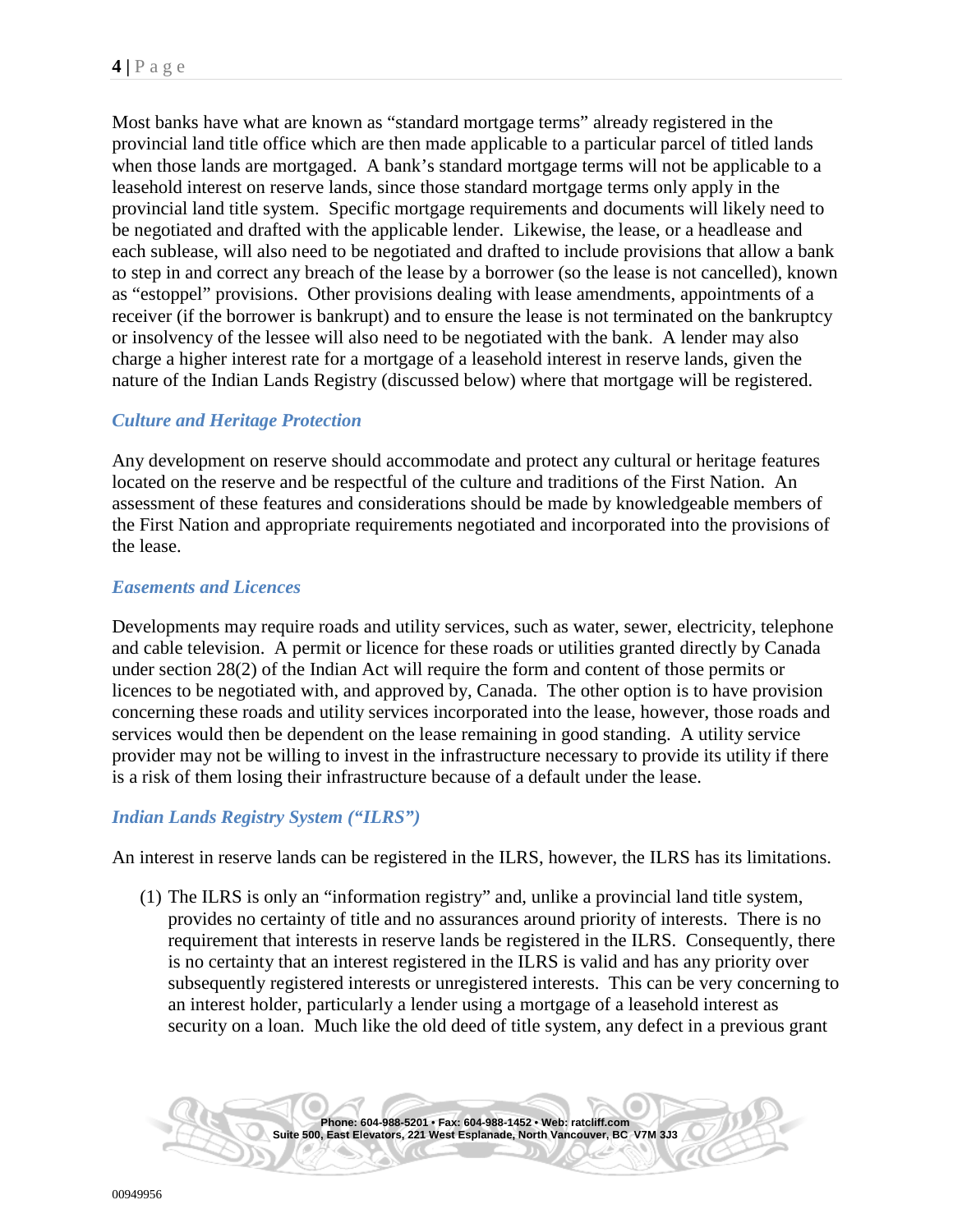or transfer serves to defeat all subsequent transfers and interests, leaving the current interest holder with nothing. As an example, let's say individual "A" owns a home and that home is transfered to individual "B", who then transfers that home to individual "C" who then transfers it to individual "D". It is then discovered that it wasn't actually individual "A" who signed the original transfer to individual "B", but someone impersonating individual "A". That means the transfer from individual "A" to individual "B" is void and then so are the transfers from individual "B" to individual "C" and from individual "C" to individual "D" because you cannot sell what you don't own. In this scenario in a deed of title system, individual "D" would lose their home and it would revert back to the real individual "A". The previous defect in title defeats all subsequent transfers. In a provincial land title or "Torrens" system (named after the individual who developed the concept), individual "D" would not lose their home (provided they were not involved in the initial fraud) and the real individual "A" would be paid from an assurance fund to make them whole for their loss. The ILRS does not provide this certainty of title and does not have an assurance fund. Further, in the ILRS, an unregistered interest could take priority over a registered interest. The provincial Torrens system, with its certainty of title and priority of registration, is designed specifically to avoid the type of uncertainty the ILRS creates.

(2) It can take up to six weeks for an interest in reserve lands to be registered in the ILRS. The documents must first be sent to a regional AANDC office which processes the documents and where they are assigned a pending number. Once processed, the documents are then sent to Ottawa for registration where they get a different registration number (which has no correlation to the pending number). AANDC scans the documents and puts them into the ILRS. At that point, the interest holder will be given their registration number. Again, for a lender, they will not have any assurance their mortgage is registered for up to six weeks. This can be very concerning when funds likely had to be released in advance to close the sale. This delay is very different from a provincial land title system where there is same-day registration and the registration numbers are immediately known.

The limitations of uncertainty of title and registration delay often make purchasers and lenders wary of buying leasehold interests on reserve lands. Some of the risk can be mitigated by title insurance to cover defects in title, unregistered interests and the time gap between signing to registration. Many purchasers, however, are not willing incur this additional expense if equivalent fee simple lands, without these limitations, are readily available.

#### <span id="page-4-0"></span>*First Nations Commercial and Industrial Development Act (FNCIDA)*

A First Nation may wish to consider the benefits of FNCIDA in relation to a development. Canada enacted FNCIDA to create a framework to address the existing regulatory gap on reserves that limits complex commercial and industrial development. This First Nation-led legislative initiative was developed in cooperation with five partnering First Nations: Squamish Nation of British Columbia; Fort McKay First Nation and Tsuu T'ina Nation of Alberta; Carry the Kettle First Nation of Saskatchewan and Fort William First Nation of Ontario. FNCIDA

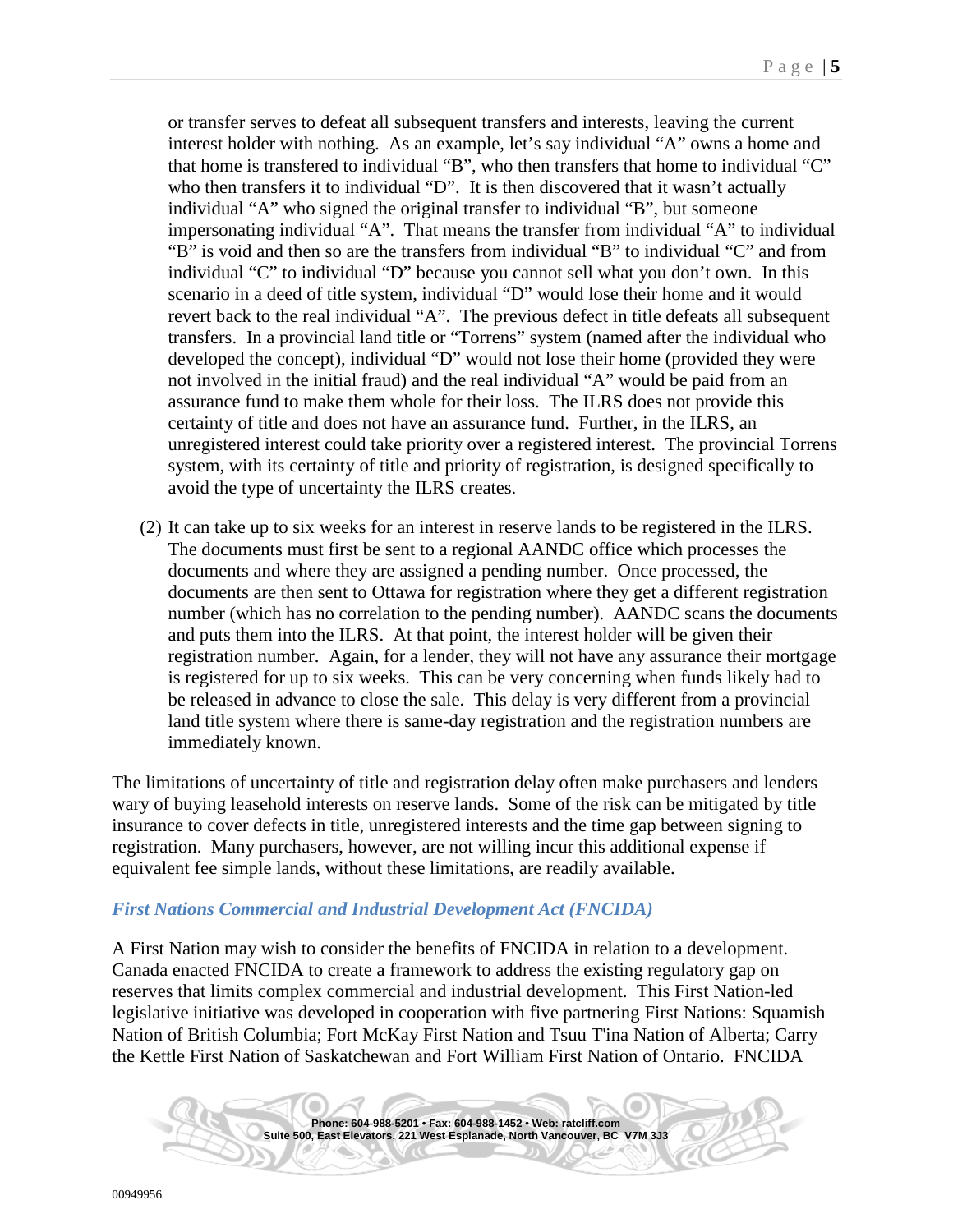allows Canada, at the request of a First Nation and under an agreement with the First Nation and the province, to enact a FNCIDA regulation that essentially adopts the provincial regulatory scheme off reserve and applies it to an on reserve development. The certainty of the provincial regulatory scheme increases certainty for the public and developers alike, while minimizing costs to the First Nation by requiring the province to manage the regulatory scheme.

If a First Nation wishes to participate in FNCIDA, it must have a specific development in mind, pass a Council resolution stating its desire to participate in FNCIDA and enter into negotiations with Canada and the province to develop the applicable regulations that allow for that participation. The regulations are development-specific, created in cooperation with the First Nation and the province and are limited to the particular lands in the development.

In 2010, FNCIDA was amended to allow on-reserve commercial real estate development, including condominium developments, to benefit from the greater certainty of title and strata title that a provincial land title system provides. The certainty of title increases investor confidence, making the value of the reserve lands comparable with similar developments off reserve.

#### <span id="page-5-0"></span>**RELATIONSHIP WITH THE DEVELOPER**

The involvement of a third party developer is often necessary in order to carry out a large commercial, industrial or commercial real estate development on reserve. A developer often has the expertise and capital necessary for such a development that may be lacking in a First Nation. However, the designation process and negotiation of a lease must be completed before a lease can be granted by Canada giving the developer a leasehold interest in reserve lands. Also, a lease must be granted before any development can begin. Developers are wary of investing their own resources in the designation process or lease negotiations when there is no certainty of their success. Neither is there a leasehold interest that can be mortgaged to raise the resources necessary to fund these activities if the First Nation or developer is unable to fund them in their entirety on their own. This restricts the ability of a developer in carrying out any sort of due diligence prior to entering into any binding obligations. Any investment a developer makes in the designation process, lease negotiations or due diligence is at risk of being lost until there is a successful designation and the lease is granted. This legal reality may eliminate some prospective developers from participating at all in a development on reserve lands.

If a developer is prepared to take on those risks, a Letter of Intent between the developer and First Nation is the recommended starting point to settle the major terms of their relationship. Some of these major terms are discussed below.

## <span id="page-5-1"></span>*Corporate Structure*

When a First Nation participates in economic development, they should do so in a way that limits their liability and tax exposure. There are a number of different corporate structures available for carrying out economic development with third parties (corporations, general partnerships, limited partnerships, limited liability partnerships and joint ventures). The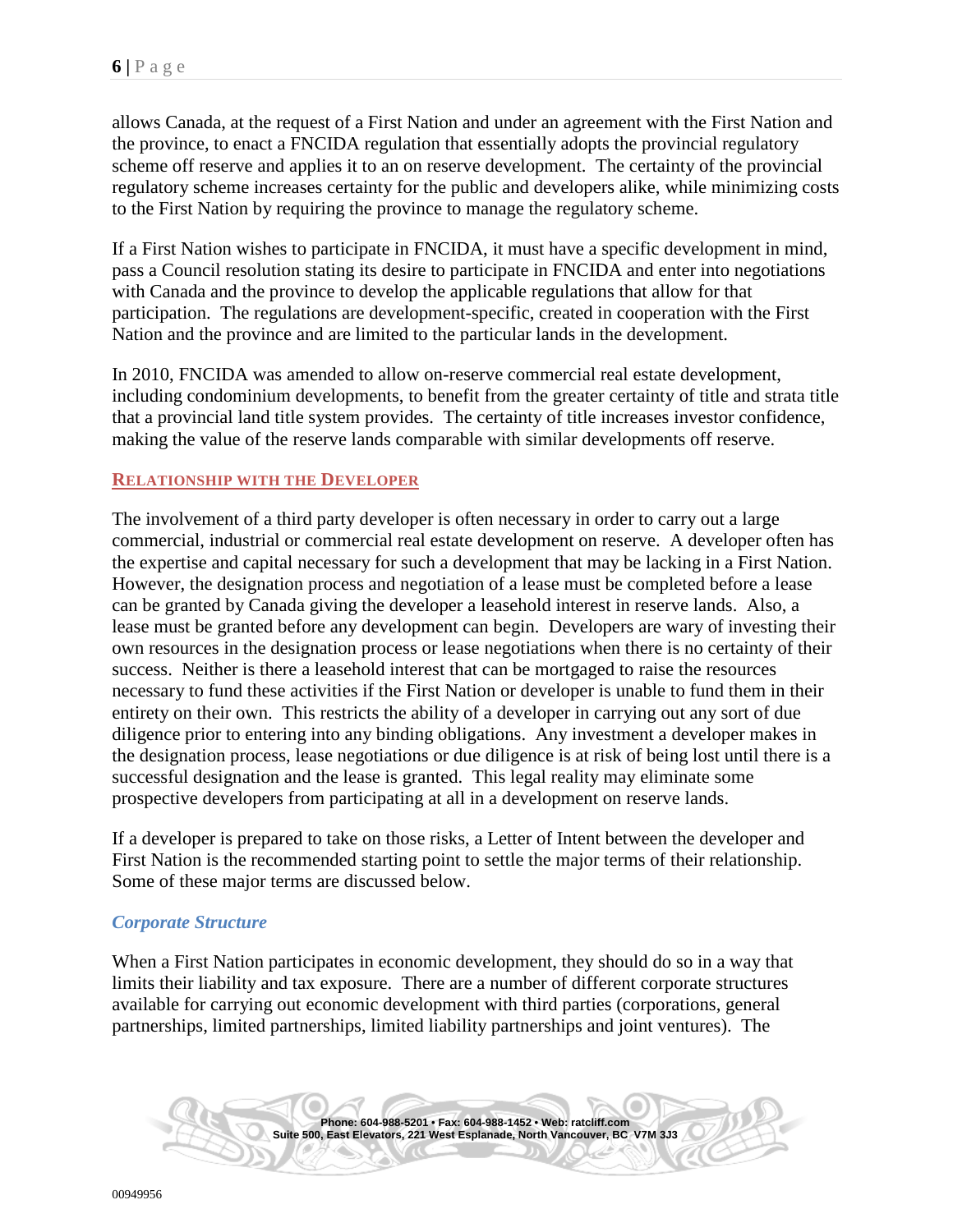optimum structure will depend on the specific development and third party developer involved. These relationships will need to be negotiated and established in a way that minimizes the liability and tax consequences for the First Nation.

#### <span id="page-6-0"></span>*Development Costs*

Consideration must be given on how expenses will be covered and how any realized profit for the development will be calculated and shared. As mentioned above, a developer may be willing to cover the cost of the designation and lease negotiation process without the security of having a lease in hand. However, once that lease is in hand, there are certain risks facing a First Nation if the development is not carried out as expected. These risks can be minimized, to a certain degree, in the negotiation and drafting of provisions in the lease. The lease can include provision for a penalty paid by the developer for non-development or failing to develop according to an agreed upon schedule. Labour and material bonds can be required to secure construction obligations as well as provision for insurance and reconstruction if the development is damaged prior to its completion.

#### *Management*

Participation of First Nation representatives in decision making processes during construction and sales of the development must be considered. First Nation participation can vary between none (where the developer makes all necessary construction and sales decisions) to full participation (where the First Nation has at least equal, if not final, decision making authority). Where a First Nation wishes to be on this decision making participation spectrum will depend on the individual circumstances of each development, the capacity of the First Nation, the extent of their investment in the development and the First Nation's relationship with the particular developer. Political considerations and "optics" may also have a bearing on this matter.

#### <span id="page-6-1"></span>**OTHER CONSIDERATIONS**

There are a number of other matters a First Nation must consider as it contemplates development of its reserve lands. Some of these are discussed below.

#### <span id="page-6-2"></span>*Land Use and Development Approvals*

"Zoning" is a law making tool used by governments to manage development on the lands over which it has jurisdiction. Municipalities use their zoning bylaw making powers to create the type of communities their residents wish to live in, with a particular "look and feel", by setting aside residential, commercial and industrial zones with different densities and development requirements. This process is often called "land use planning" for reserve lands. Municipal zoning bylaws and development bylaws are not applicable to reserve lands. This may be an incentive for a particular development on reserve lands that may not be possible on adjacent lands because of municipal zoning bylaws. However, not having a land use plan in place for reserve lands can create a legal vacuum resulting in disjointed and unplanned development resulting in a chaotic or disconnected "look and feel" for the reserve lands. Any development on

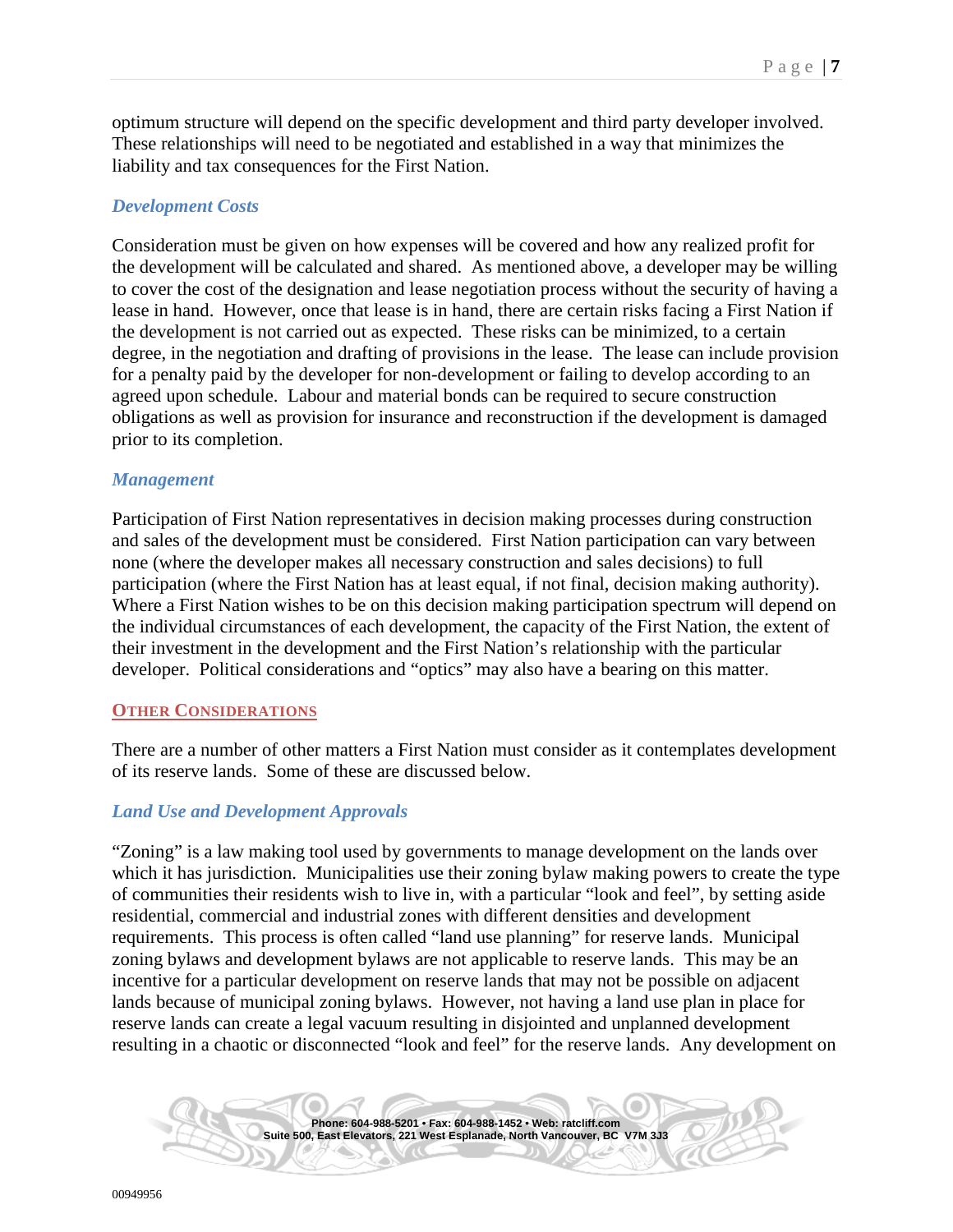reserve lands must be considered within the overall land use objectives of the First Nation for all its reserve lands to ensure the type of community that does develop over time is what the First Nation members want to live in and be a part of.

#### <span id="page-7-0"></span>*Surveys and Access*

A designation or lease requires a survey to delineate the specific lands covered by the designation or lease. If a survey is not available, this work will need to be carried out as part of these processes. Depending on the configuration of the lands to be designated and leased, access across other reserve lands that are not designated may need to be provided as well. Consideration will then need to be given to having an access permit negotiated and issued by Canada under section 28(2) of the Indian Act (or section 53 if the reserve lands have been designated).

#### <span id="page-7-1"></span>*Service Agreements*

Any development on reserve lands will likely require electrical, water, sewer, telephone, cable television, waste collection, animal control, parks and recreation, fire protection, policing or other services. Service agreements will need to be negotiated with a neighbouring municipality for those services that cannot be provided by the First Nation itself. Regardless of who provides these services, agreements will need to be negotiated for the development that address the construction, ownership and repair of the infrastructure necessary to provide the services, access to the reserve lands for the construction, maintenance and repair of that infrastructure, the level of services to be provided to the development, any cost recovery from the development for those services with payment particulars and any liability that may arise from providing those services.

## <span id="page-7-2"></span>*Property Taxation*

Section 83 of the Indian Act provides First Nations with by-law making authority for real property taxation on reserve. If a First Nation has not enacted the bylaws necessary to exercise this authority, a provincial or neighbouring municipal government may collect property taxes on third party interests on reserve lands. In order to exercise its authority, a First Nation must pass a real property taxation and assessment bylaw, an expenditure bylaw and an annual rates bylaw. All these bylaws are subject to Ministerial approval.

A First Nation may also choose to become a participating First Nation under the First Nations Fiscal Management Act ("FNFMA"). This has the advantage of giving more direct control of property taxation to the First Nation with greater property taxation powers, including enforcement and other related powers, and the ability to require "development costs charges" to provide services to a development or to charge business activity taxes. In order to become a participating First Nation, a Council resolution must be sent to the Minister with a request to be added to the Schedule of the FNFMA after which the First Nations Taxation Commission will work with the First Nation to develop its property taxation laws. Becoming a participating First Nation under the FNFMA also allows the First Nation to access low cost borrowing through the

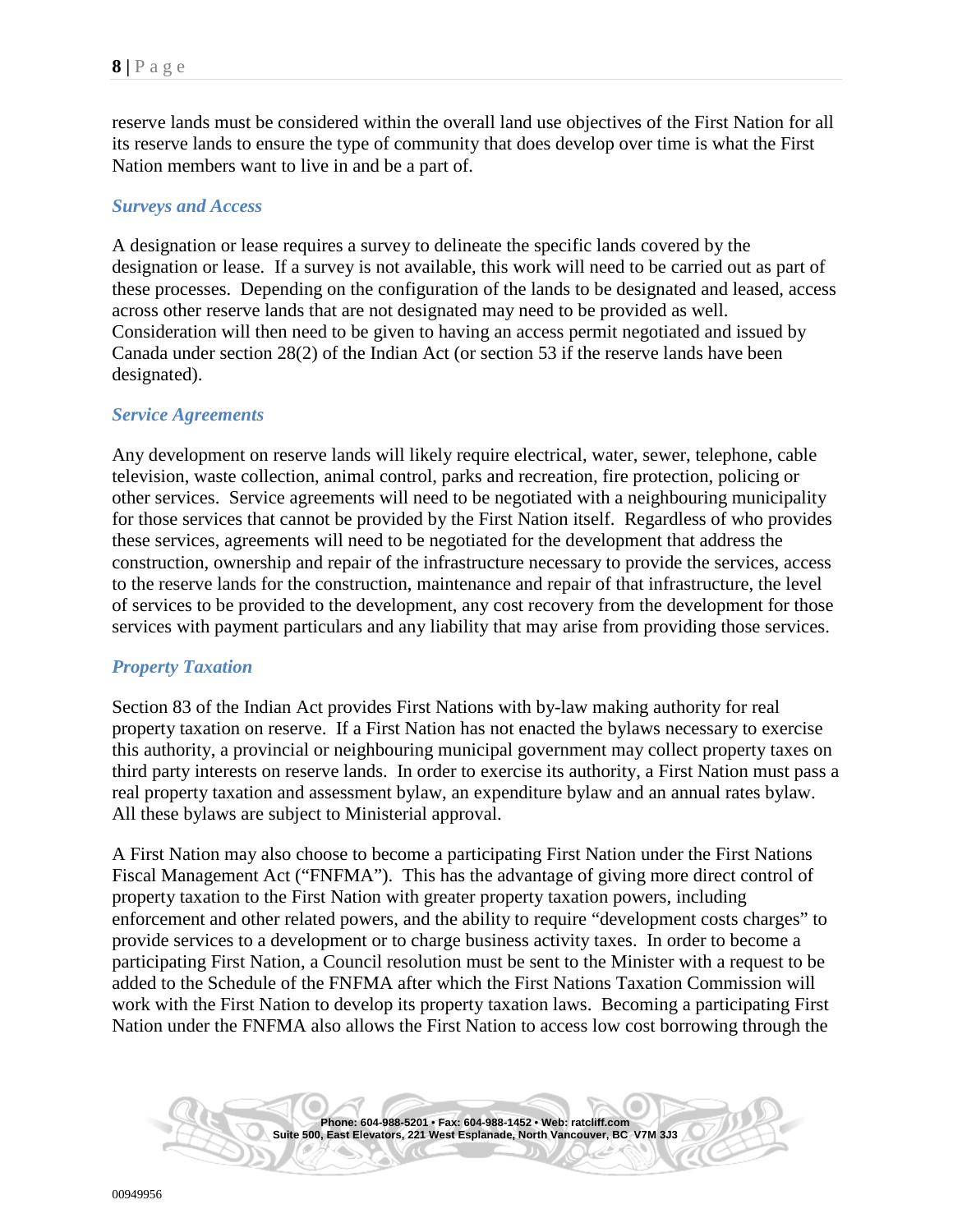First Nations Finance Authority if it meets the criteria of the First Nations Financial Management Board.

### <span id="page-8-0"></span>*Integrated Legal Services*

In our view, the legal matters discussed in this overview are best dealt with by a single legal service provider that has extensive experience in all these matters. A single legal service provider will ensure a cohesive legal framework is created for the development with its various components integrated efficiently together. As well, a legal service provider for a development on reserve must understand the complexities and nuances of the reserve system under the Indian Act and related legislation. Ratcliff  $& Company$  LLP is able to be that single legal service provider with that extensive experience. As can be seen from our website [\(www.ratcliff.com\)](http://www.ratcliff.com/), we have been assisting our First Nation clients for over 40 years and have dealt with all the matters discussed in this overview extensively and we believe our collective experience on these matters is unparalleled in Canada.

#### <span id="page-8-1"></span>**CONCLUSION**

If your First Nation is interested in carrying out a for-market development on its reserve lands, we would be happy to discuss with you in greater detail the legal matters set out above and provide you with an estimated range of costs to provide your First Nation with one or more of the above legal services for your development.

R. Brent Lehmann: 604-983-7617